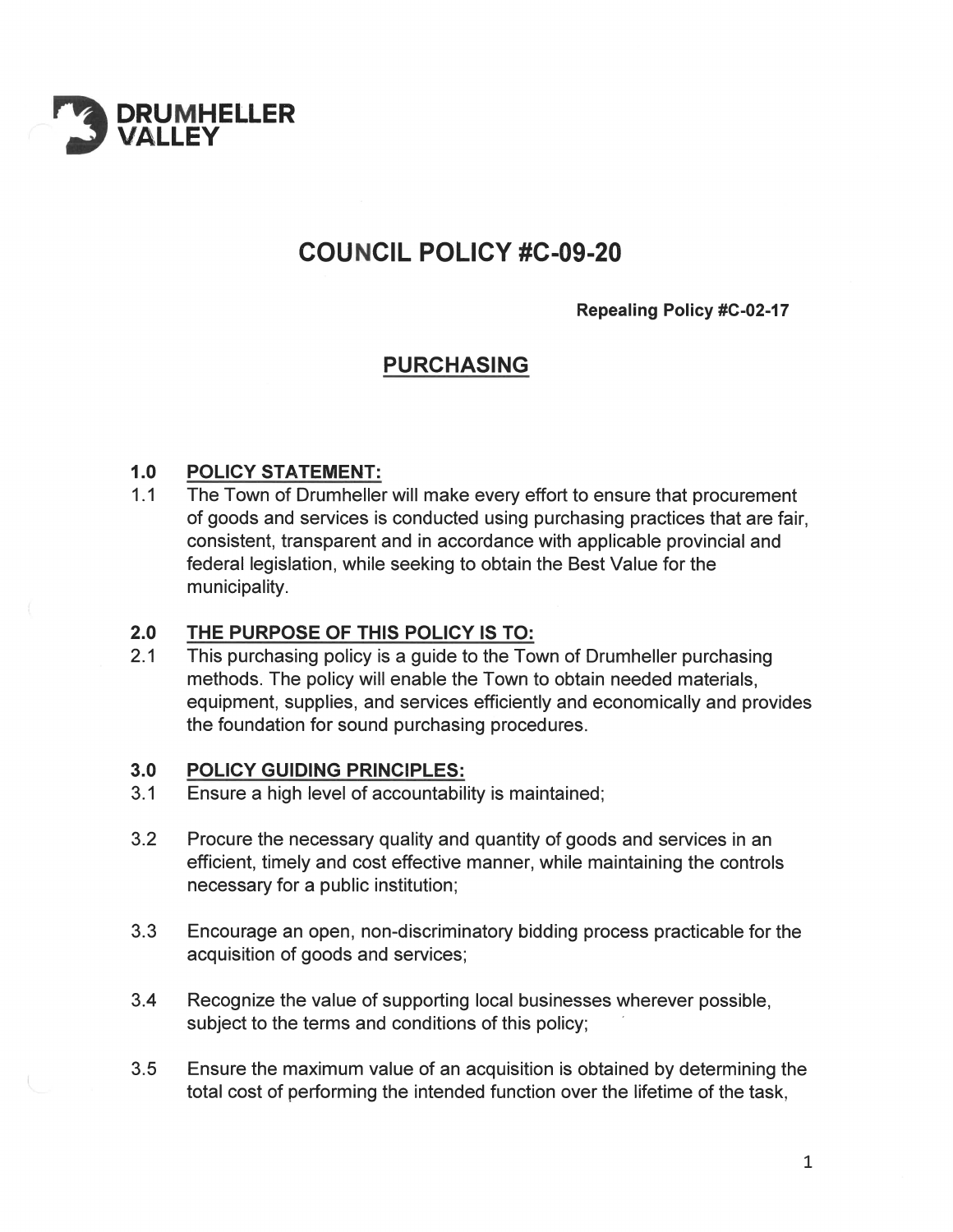

including, but not limited to: acquisition cost, training cost, maintenance cost, operating cost, quality of performance and environmental impact;

- $3.6$ Be subject to all applicable Town policies and bylaws, any specific provisions of the Municipal Government Act, or other relevant legislation;
- $3.7$ Promote positive vendor relations, cultivated by informed and fair buying practices and strict maintenance of ethical standards;
- $3.8$ The municipality is bound by legislated trade agreements such as the Canadian Free Trade Agreement (CFTA), the New West Partnership Trade Agreement (NWPTA) or any other like agreement entered into by a higher order of government, that requires fair and open tendering of procurement opportunities. Purchases over the thresholds of \$75,000 for goods and services and \$200,000 for construction are subject to the requirements of the NWPTA that requires non-discrimination and transparency in procurement policies and practices;
- 3.9 The Town of Drumheller is a trade member of the Rural Municipalities of Alberta (RMA) and the Alberta Association of Urban Municipalities (AUMA) who, on behalf of their trade members, have negotiated competitive and bulk pricing agreements with numerous suppliers. Wherever possible and where the best value for the municipality is obtained by doing so, purchases may be made directly rom the supplier under the negotiated terms and conditions, without seeking additional competitive pricing;
- $3.10$ This policy does not apply to real estate transactions, investment or borrowing, postage, membership and subscription payments or grants to non-profit organizations.

### 4.0 **DEFINITIONS:**

- $4.1$ Alberta Purchasing Connection means a Government of Alberta electronic tendering system that meets the interprovincial tendering requirements of the Canadian Free Trade Agreement (CFTA).
- $4.2$ Best Value for the Municipality means the most advantageous balance between quality, specifications, service, timely delivery, assurance of supply and delivery, experience, and price.
- $4.3$ Bid opportunity means one of the following: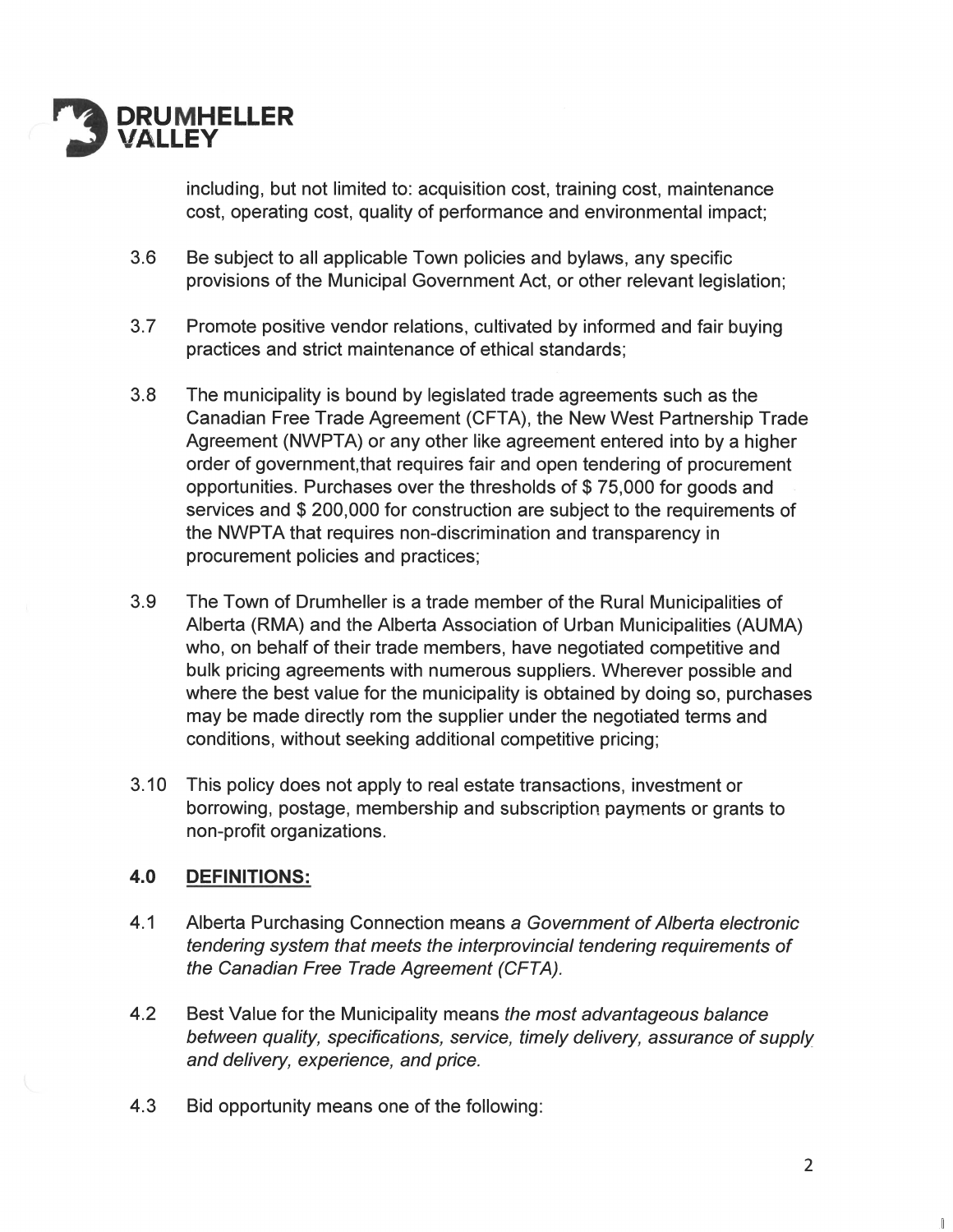

- Request for Quotation (RFQ) means a request for a supplier to i. provide pricing on specific product and/or services that is clearly defined and where the purchase is of low value or risk to the Town.
- ii Request for Proposal (RFP) means an invitation for a supplier to showcase their expertise by proposing how their services, products and methods can provide a solution to a problem. requirement or objective. The scope of the project, the deliverables and the criteria by which submissions will be evaluated against are defined within the proposal.
- iii Request for Tender (RFT) means a formal public invitation to suppliers to bid on the provision of a service at a specific price based on detailed specifications and is used where goods or services are of a high value and/or high risk and result in a formal contract for which little flexibility is required.
- 4.5 Chief Administrative Officer (CAO) means the person appointed by Council as per the Municipal Government Act to manage the municipality's business.
- 4.6 Construction project means *infrastructure construction including roads*, water, wastewater, buildings, site improvements, etc., that results in a tangible capital asset.
- $4.7$ Direct Purchase means a purchase of a good or service direct from a supplier without the sourcing of comparative pricing and is typically the method used for small, incidental, low value purchases where the cost of sourcing comparative pricing outweighs the benefit.
- 4.8 Emergency Purchase means an expenditure that is a result of an immediate risk to the health or safety of the general public or municipal employee(s) or to mitigate the level of damage to municipal or private property or the environment.
- Freedom of Information and Protection of Privacy (FOIP) means the Act 4.9 public bodies including municipalities, universities and school boards are governed by.
- 4.10 Goods and Service means all purchases including professional services and operational contracts, with the exception of construction.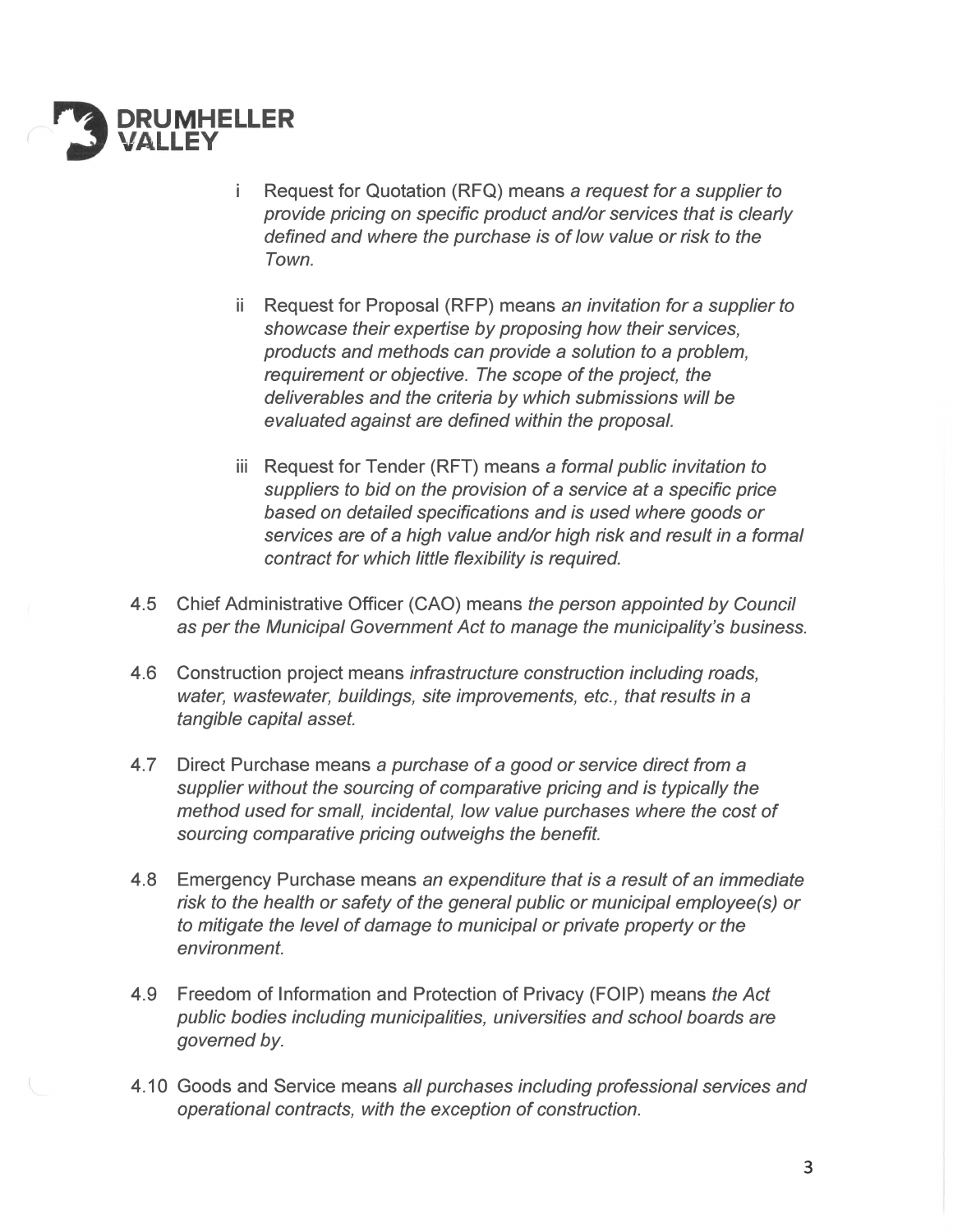

- 4.11 Goods and Services Tax (GST) means the Goods and Services Tax or Harmonized Sales Tax as outlined in the Excise Tax Act
- 4.12 Lowest Evaluated Cost means the price offered by a supplier, service provider, or contractor that is found to be the lowest after consideration of all relevant factors and the calculation of any weighting for these factors, provided that such factors have been specified in the bid documents.
- 4.13 New West Partnership Trade Agreement (NWPTA) means the interprovincial agreement between Alberta, BC, Saskatchewan and Manitoba ensuring fair and open tendering and procurement by way of tendering requirements outlined for prescribed financial thresholds.
- 4.14 Negotiation Method means the purchase of goods or services through the negotiation of an agreement with a supplier where there is no open competition.
- 4.15 Procurement Card means the corporate credit card or other purchasing card such as a fuel card issued to authorized purchaser.
- 4.16 Sole Source means that there is a single supplier of a required product or service that the Town requires and where terms and conditions of purchase are negotiated.
- 4.17 Total Acquisition means the value of all costs including but not limited to price, trade in values, delivery, installation and training, consumable consumption, service and ongoing maintenance, warranty and disposal.

### $5.0$ **DEFINITION OF RESPONSIBILITIES:**

- $5.1$ The Council for the Town of Drumheller is responsible for approving this policy and the allocation of resources through the adoption of the annual operating and capital budgets and to authorize purchases that exceed the Chief Administrative Officer's delegated level of authority.
- $5.2$ The Chief Administrative Officer is responsible for the overall oversight of all municipal operations and staff under the direction of the Mayor and Council, as per the approved budget, policies and procedures of the Town, to oversee the formal bid process including advertising for bids, accepting bid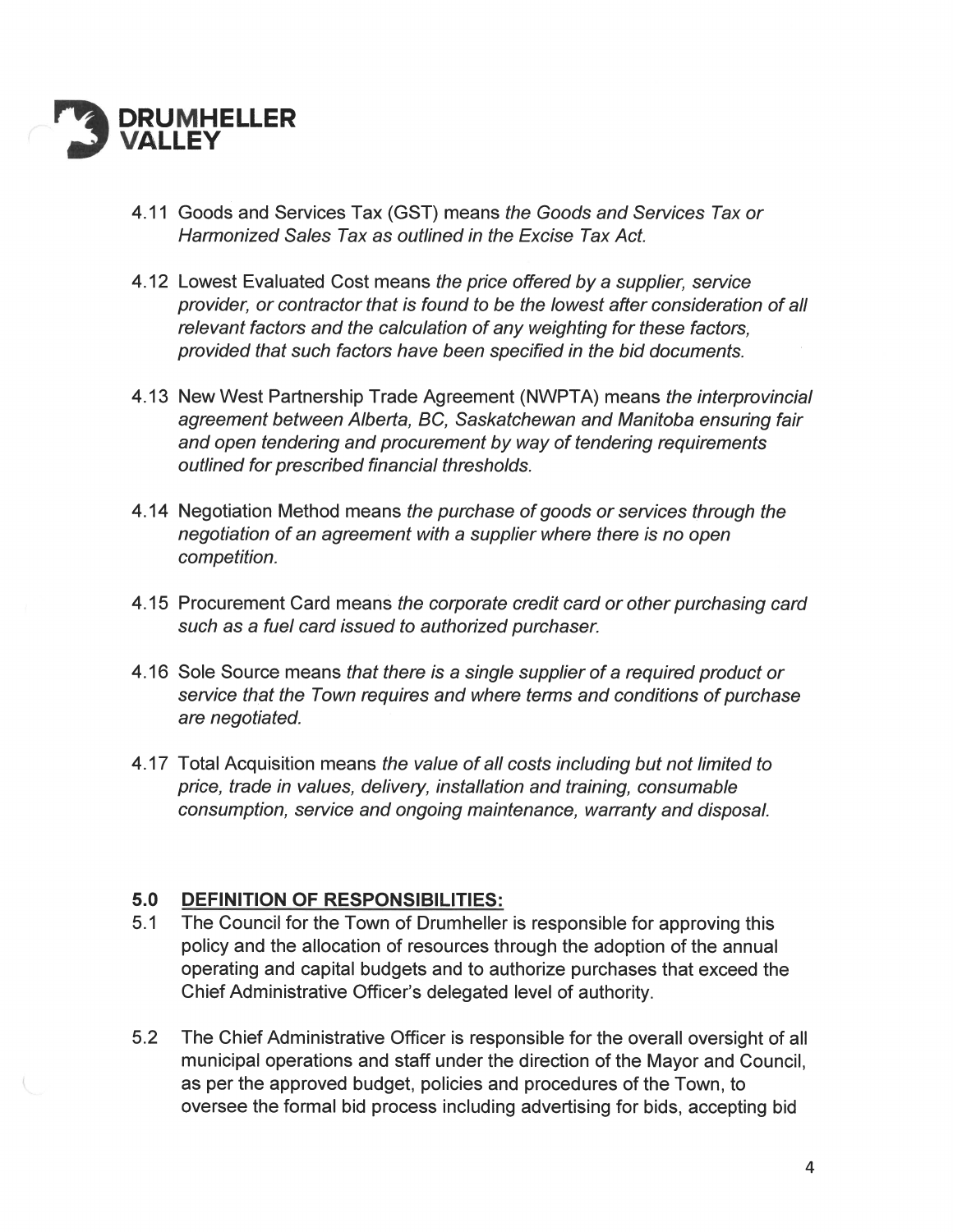

opportunities, and the opening of bids, and to authorize purchases that exceed the delegated level of authority of Directors.

- $5.3$ The Director of Corporate Services is responsible for all aspects of the financial operations of the Town of Drumheller in accordance with the Municipal Government Act, all applicable laws and agreements, and all related Bylaws. In addition, the Director of Corporate Services is responsible for:
	- j. Ensuring accounts for authorized expenditures referred to in Section 248 of the Municipal Government Act are paid in accordance with the Municipal Government Act, Town Bylaws, policies and contracts;
	- Monitoring the bid process top ensure compliance with this policy. ii. The Director of Corporate Services may review in detail any bid or bid award.
- $5.4$ Corporate Services will coordinate the procurement of goods and services where there is a financial advantage to the municipality to purchase in bulk or where several departments are purchasing goods and services that are essentially the same.
- $5.5$ The Director of a Department is responsible to:
	- i. Ensure that all contractual obligations are supported by an appropriation that authorizes the expenditure;
	- ii Comply with all Town purchasing procedures covering procurement and disposal;
	- iii Establish department guidelines for maintaining appropriate levels of inventory supplies;
	- iv Ensure the maintenance of adequate purchasing records, including a database of vendors established in an accessible vendor file;
	- v Upon request, assist department staff in locating the best source for supplies, materials, and equipment;
	- vi Assist department staff in conducting negotiations with vendors concerning prices, bids, terms, deliveries, and adjustments;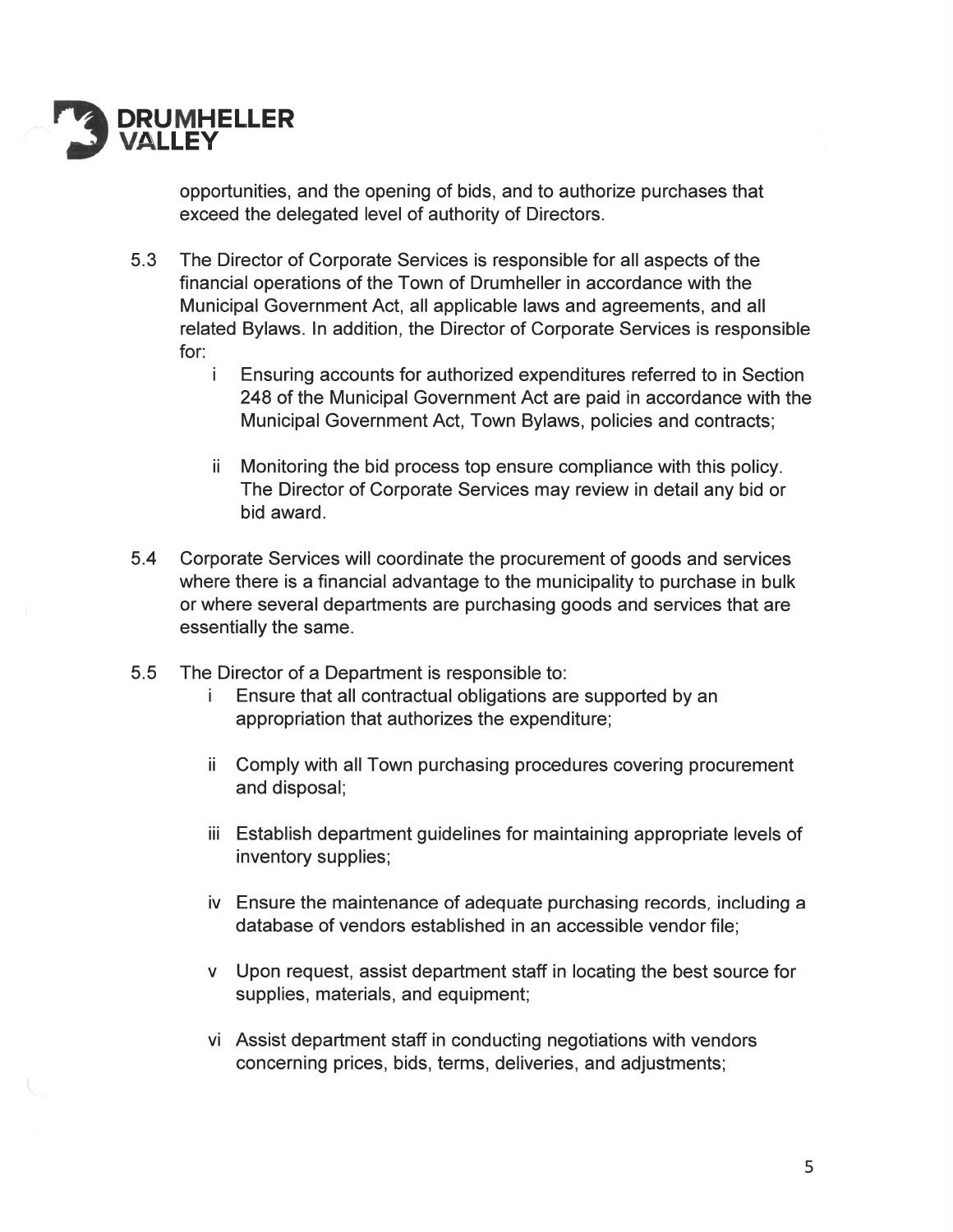

- vii Ensure all purchases are made by department personnel in accordance with this policy;
- viii Keep on file vendor information, catalogues, samples, price quotes, etc., to be used by all department employees;
- ix Conduct the formal bid process. including advertising for bids, notifying vendors, accepting bid opportunities and serving as a primary resource for questions from vendors.
- 5.6 AllTown employees and elected officials are responsible to comply with all the rules and regulations set forth herein and to conduct business with vendors in a professional manner that promotes honesty and fairness:
	- i Requisition goods and services in such a way as to allow time for competitive bidding, ordering, and delivery of materials;
	- ii Obtain these goods based upon competitive bids and to give consideration to product price, value, quality, performance and delivery.

### 6.0 PROHIBITIONS:

- 6.1 No employee shall benefit personally either directly or indirectly from purchases made on behalf of the Town;
- 6.2 Violations of the purchasing policy may result in disciplinary action, up to and including dismissal.

## 7.0 PURCHASING REQUIREMENTS:

- 7.1 All expenditures shall be authorized through the adoption of the annual operating and capital budgets unless otherwise approved by council resolutions or is deemed to be an emergency purchase;
- 7.2 Where a required expenditure exceeds the budget provision, the individual requesting approval must identify available funds for the required expenditure and submit a budget change form to the Director of Corporate Services requesting reallocation of budget dollars, prior to purchasing;
- 7.3 Purchasing awards shall be made for equipment, supplies, and services that will give best value based on quality, specifications, service, price, and timely delivery;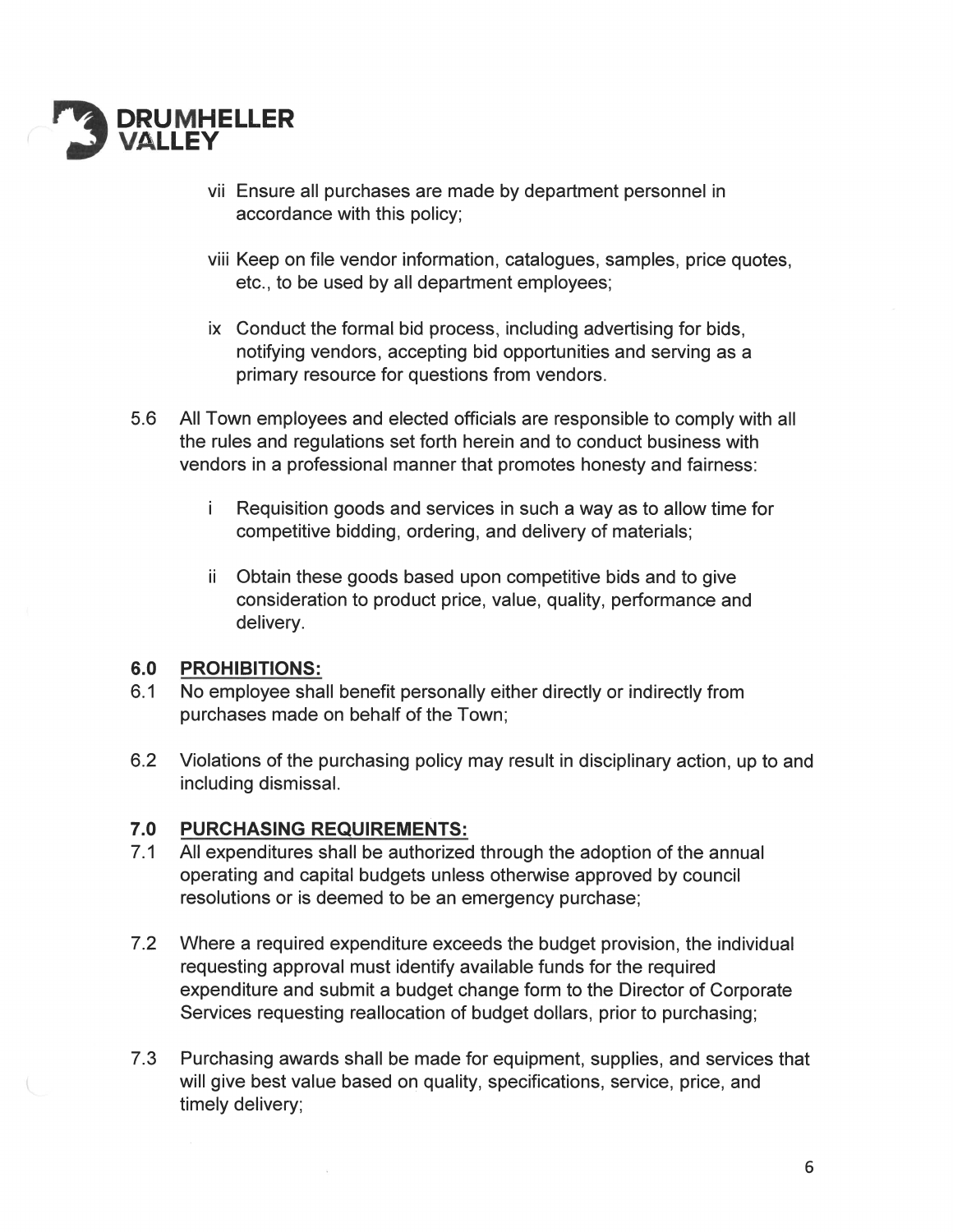

- 7.4 Obtaining annual fixed pricing for goods and services up to a maximum determined quantity can be arranged, subject to the terms and conditions of the purchasing policy;
- $7.5$ The procurement of a goods, service, or construction project that is to be funded in part or in whole by the federal or provincial government shall be made following the regulations outlined by the granting body. Typically, this will require an award to the lowest evaluated cost received.

### 8.0 **LOCAL PREFERENCE:**

Preference will be given to suppliers operating from taxable property within  $8.1$ Drumheller where all bids or quotations offered for consideration are deemed equal. Local suppliers will be granted a pre-tax differential preference of 10% over the other suppliers on individual purchases up to Twenty-Five thousand (\$ 25,000), provided that, with the exception of price, all things are considered equal once specifications and terms have been reviewed.

### $9.0$ **ADVERTISING:**

- $9.1$ A notice of all Request for Proposal (RFP) and Tender (RFT) opportunities shall be posted on the Town website at www.drumheller.ca/bidopp;
- $9.2$ Request for Proposals (RFP) and Tenders (RFT) estimated to be Seventy-Five thousand (\$75,000) or greater in value or where funding is provided by another order of government must be posted on the Alberta Purchasing Connection (APC);
- 9.3 Request for Quotation (RFQ), Request for Proposal (RFP) and Tender (RFT) award results shall be advertised on the Town's website at www.drumheller.ca/bidopp.

## 10.0 PURCHASING PROCEDURE AND AUTHORITY:

10.1 The table below outlines the method of procurement required in relation to type of purchase and the total acquisition cost of expenditure.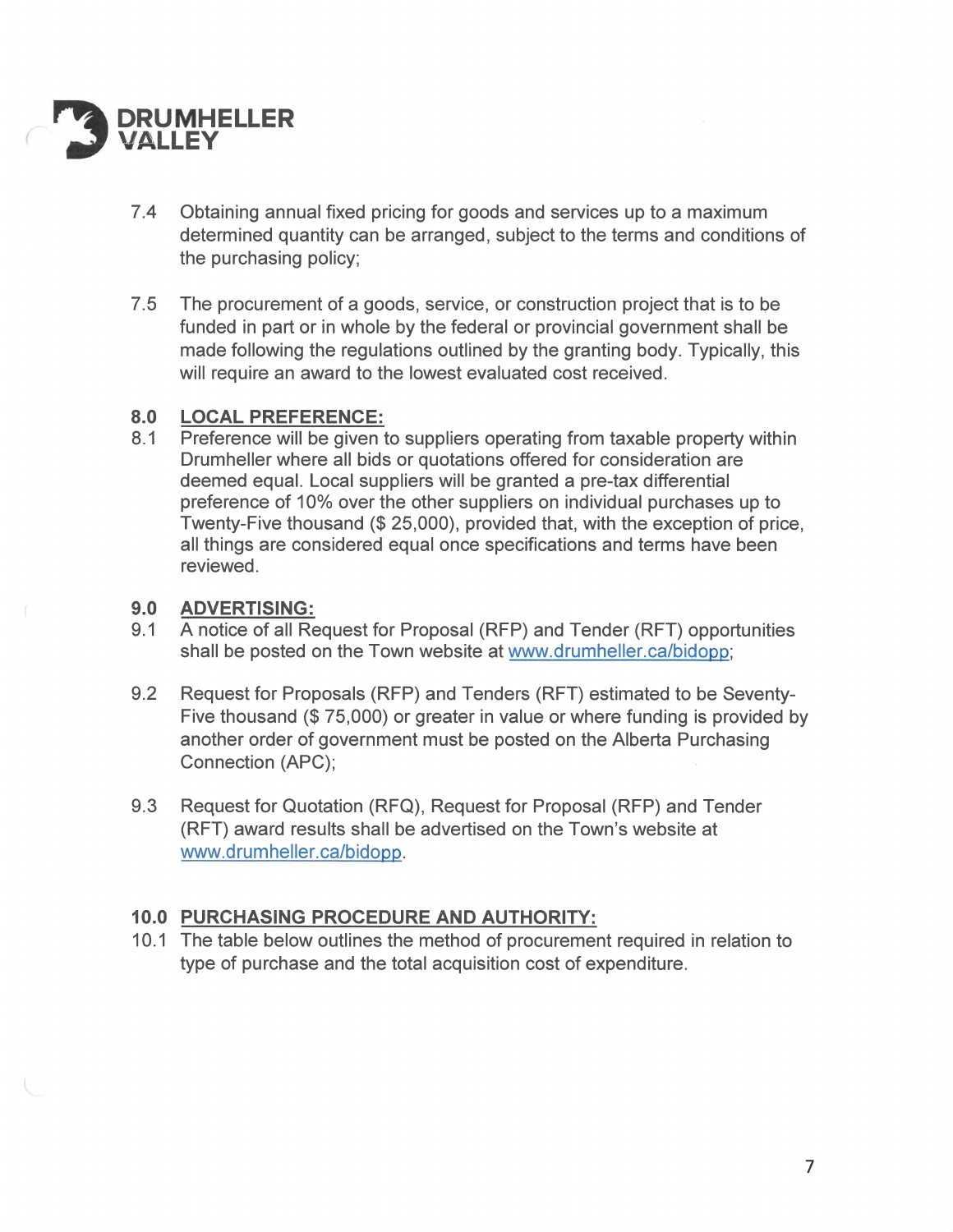

| <b>Total Purchase Value</b> | <b>Procurement Method</b>                                                              | <b>Additional</b><br><b>Requirements</b>                             | <b>Required</b><br><b>Approval</b>             |
|-----------------------------|----------------------------------------------------------------------------------------|----------------------------------------------------------------------|------------------------------------------------|
| up to \$10,000              | Direct Purchase or<br>Procurement Card or<br>Negotiation or<br>at manager's discretion |                                                                      | As per<br>Financial<br><b>Authority Policy</b> |
| $$10,000 - $25,000$         | Request for Quotation (RFQ)<br>or<br>Request for Proposal (RFP)                        | Notice of opportunity<br>posted on Town website                      | <b>Director</b>                                |
| $$25,000 - $100,000$        | Request for Proposal (RFP)<br>or<br>Tender (RFT)                                       | Notice of opportunity<br>posted on Town website<br>and APC as needed | CAO or<br>Infrastructure<br><b>Director</b>    |
| $$100,000 - $250,000$       | Request for Proposal (RFP)<br>or<br>Tender (RFT)                                       | Advertised on APC to<br>meet CFTA and NWTPA<br>requirements          | CAO                                            |

- 10.2 When three (3) quotations are not available due to supplier limitation, Director approval is required;
- 10.3 Providing that the successful bid is the lowest evaluated cost, meets all of the terms and conditions of the bid, the overall budget has been approved by Council and sufficient funds are available in the budget, the CA0 can award bids up to Two Hundred and Fifty thousand (\$ 250,000);
- 10.4 Any bid that exceeds Two Hundred and Fifty thousand (\$ 250,000), is not the lowest evaluated bid received, or exceeds the budgeted figure must receive approval by Council before being awarded.
- 10.5 Due to the volume of purchasing conducting by the Infrastructure Services Department, this Department shall have thresholds of greater value than other Departments as follows:
	- i. The Director shall be authorized to award Request for Quotation (RFQ), Request for Proposal (RFP), or Tender (RFT) up to a maximum of One Hundred thousand (\$ 100,000).

## 11.0 SOLE SOURCE PURCHASE:

11.1 Sole source purchasing may occur when only one supplier of a goods or service meeting the requirement of the town is available. Examples where sole source purchasing may be required includes but is not limited to the purchase of consumable supplies that would otherwise void or nullify warranties when purchased from another source, and item purchased for